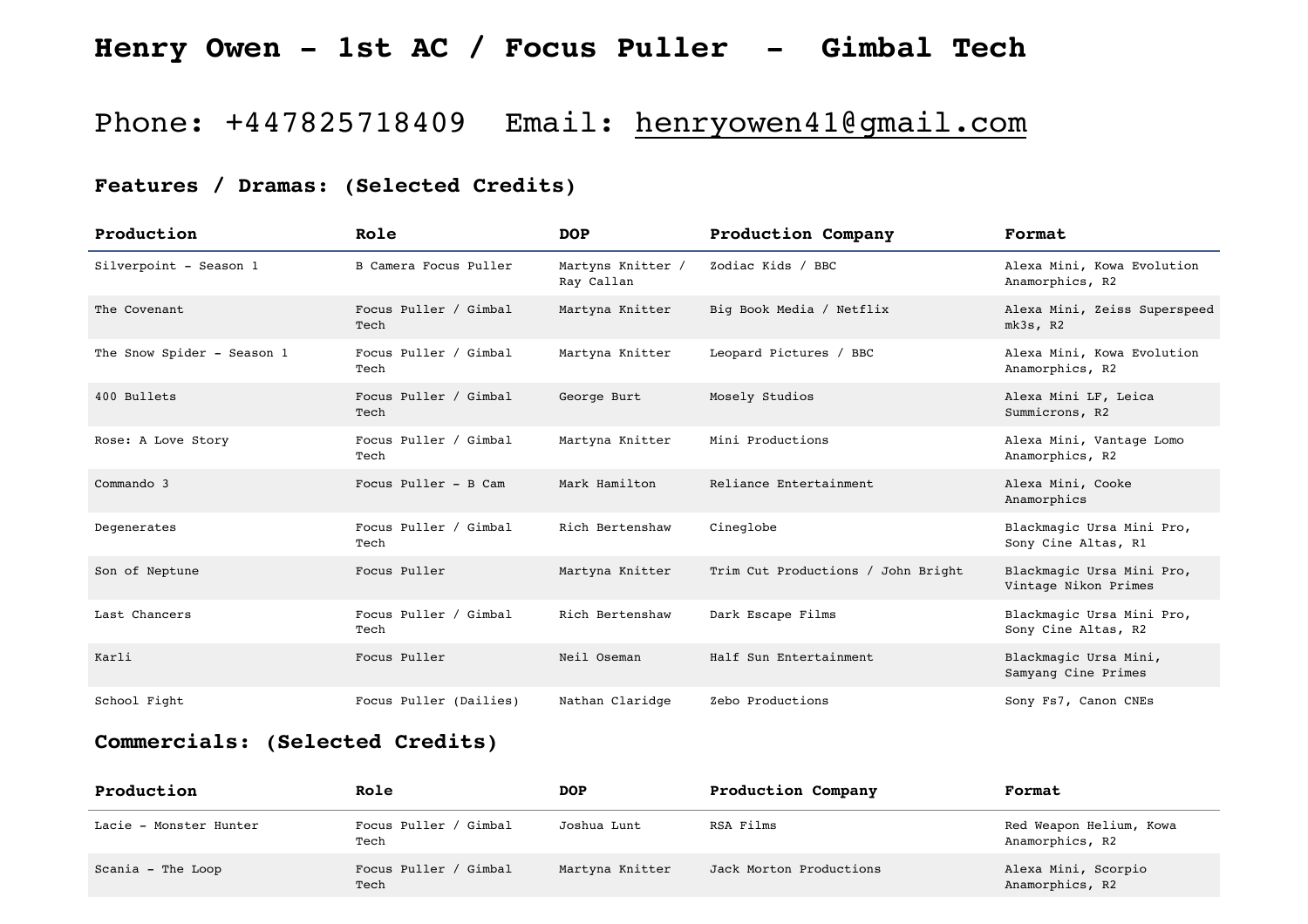| Production                   | Role                          | <b>DOP</b>      | Production Company        | Format                                                                       |
|------------------------------|-------------------------------|-----------------|---------------------------|------------------------------------------------------------------------------|
| Nikon - Z60 Commercial       | Focus Puller / Gimbal<br>Tech | Martyna Knitter | Snoopy FC                 | Nikon Z60, Sigma Primes,<br>Movi Pro                                         |
| Drayton Manor                | Focus Puller / Gimbal<br>Tech | Matt Gentleman  | Total Film Crew           | Alexa Mini, Atlas Orion<br>Anamorphics, R2                                   |
| Qatar Media Corporation      | Focus Puller                  | Pedro Del Ray   | Studio Banana             | Alexa Mini, Master Primes                                                    |
| Harvey Nichols               | Focus Puller                  | Martyna Knitter | The Big Sky               | Sony Fs7, Fujinon Cine Zooms                                                 |
| Kia Stinger                  | Focus Puller / Gimbal<br>Tech | Rich Bertenshaw | <b>VCCP</b>               | Red Weapon Helium, Zeiss<br>Superspeed mk3s, R1                              |
| MADE.COM Christmas           | Focus Puller                  | Rich Bertenshaw | Creative Blood / MADE.COM | Blackmagic Ursa Mini Pro,<br>Sony Cine Altas                                 |
| Omaze - Stealth House        | Focus Puller / Gimbal<br>Tech | Oscar Partridge | Transmission              | Blackmagic Ursa Mini Pro G2,<br>Sigma Cine Primes / Zooms,<br>R <sub>2</sub> |
| Baladna QND                  | Focus Puller / Gimbal<br>Tech | Martyna Knitter | Invention Studios         | Alexa Mini, Scorpio<br>Anamorphics, R2                                       |
| MADE.COM V&A                 | Focus Puller                  | Rich Bertenshaw | MADE.COM                  | Blackmagic Ursa Mini Pro,<br>Sony Cine Altas                                 |
| Dyson                        | Focus Puller                  | Bill Beaumont   | Friction Collective       | Alexa Mini, Sony Cine Altas                                                  |
| Square                       | Focus Puller / Gimbal<br>Tech | Martyna Knitter | Floating Pictures         | Alexa Mini, Zeiss Superspeed<br>$mk3s$ , $R2$                                |
| Land Rover Experience        | Focus Puller                  | Rich Bertenshaw | Total Film Crew           | Blackmagic Ursa, Sony Cine<br>Altas                                          |
| WAHL x Saracens              | Focus Puller                  | Nathan Claridge | Spirit Media              | Sony Fs7, Canon CNEs                                                         |
| NHS                          | Focus Puller / Gimbal<br>Tech | Rich Bertenshaw | Stone Crescent Media      | Alexa Mini, Sony Cine Altas,<br>R <sub>2</sub>                               |
| Manchester Arndale           | Focus Puller                  | Jack Edwards    | The Gate                  | Alexa Mini, Zeiss Superspeed<br>mk3s                                         |
| Burn - Dark Energy - Monster | Focus Puller                  | Martyna Knitter | Kode Media                | Alexa Mini, Zeiss Superspeed<br>mk3s                                         |
| SIX! - UK Theatre Tour Promo | Focus Puller                  | Will Knights    | Studio North South        | Alexa Mini, Atlas Orion<br>Anamorphics                                       |
| Lastminute.com x London Eye  | Focus Puller / Gimbal<br>Tech | Martyna Knitter | The Big Sky               | Alexa Mini, Zeiss Superspeed<br>$mk3s$ , $R2$                                |
| NSBRC                        | Focus Puller / Gimbal<br>Tech | Rich Bertenshaw | Top Banana                | Alexa Mini, Sony Cine Altas,<br>R2                                           |
| The Travel Tapes - NTS x MCM | Focus Puller / Gimbal         | Kai Blamey      | NTS Live                  | Alexa Mini, Canon K35s, R2                                                   |

Tech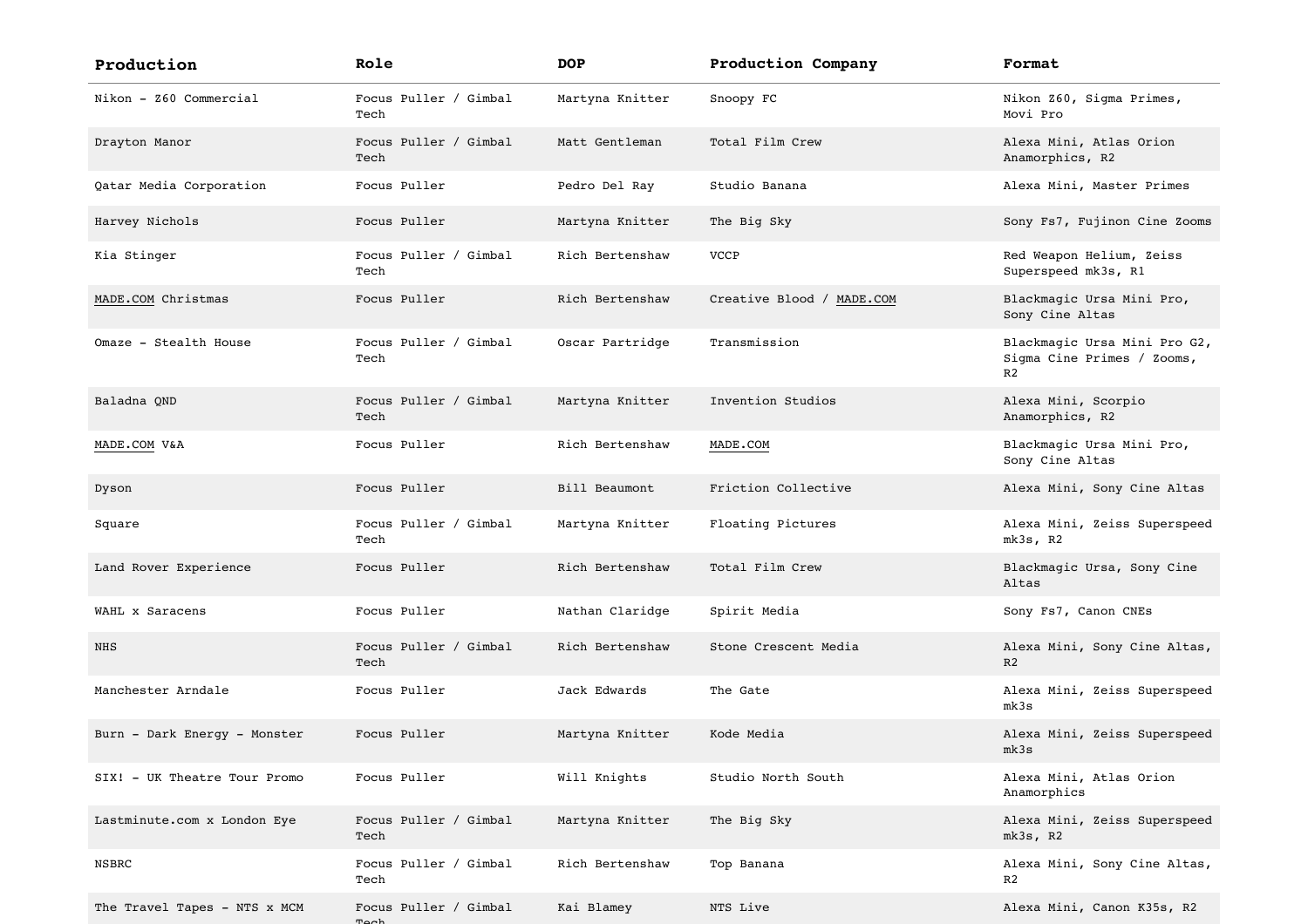### **Music Videos: (Selected Credits)**

| Production                                       | Role                          | <b>DOP</b>      | Production Company    | Format                                                  |
|--------------------------------------------------|-------------------------------|-----------------|-----------------------|---------------------------------------------------------|
| IGHTF - The Hunna                                | Focus Puller                  | Alex Rice       | Nukem Productions     | Alexa Mini, Leica Summicrons                            |
| Into The Veil - Hilder                           | Focus Puller                  | Joshua Lunt     | <b>RSA</b>            | Red Dsmc 2 Gemini, Leica<br>Summicrons                  |
| The Reason Why - JP Cooper ft.<br>Stefflon Don   | Focus Puller                  | Tom O'Keefe     | Mastermind Media      | Alexa Mini, Cooke s4s                                   |
| I'm The One - Mostack ft. Fredo                  | Focus Puller                  | Tom O'Keefe     | Mastermind Media      | Alexa Mini, Scorpio<br>Anamorphics                      |
| Fire - Amy Macdonald                             | Focus Puller                  | Anna Patarkina  | Clouded Vision        | Alexa Mini, Zeiss Superspeed<br>mk3s                    |
| Out of Time - Sacconi Quartet                    | Focus Puller                  | George Burt     | TMRWCO.TV             | Red Epic Dragon, Cooke s4                               |
| We Were Lovers - Bobby Gillespie<br>x Jenny Beth | Focus Puller / Gimbal<br>Tech | Ruairi O'Brien  | Prettybird            | Alexa Mini, Zeiss Superspeed<br>mk3s, Optimo 45-120, R2 |
| African Party - Stonebwoy                        | Focus Puller / Gimbal<br>Tech | George Burt     | Snoopy FC             | Alexa Mini, Cooke s4s, R2                               |
| Braveheart - Shan Ako                            | Focus Puller / Gimbal<br>Tech | Rich Bertenshaw | Think Eden Media      | Alexa Mini, Sony Cine Altas,<br>R <sub>2</sub>          |
| Lingo - Jevon ft. Kida Cudz                      | Focus Puller                  | Kai Blamey      | Universal Music Group | Alexa Mini, Canon K35s                                  |
| Time - Cillian                                   | Focus Puller                  | Jamie Ackroyd   | Untold Studios        | Alexa Mini, Cooke s4s, Cooke<br>Zoom                    |
| Worth it - Monique Lawz ft. Wiley Focus Puller   |                               | Ed Hubert       | Untold Studios        | Alexa Mini, Cooke s4s                                   |
| Bonita - Donae'O ft. Stylo G                     | Focus Puller                  | Paul Mackay     | Mastermind Media      | Alexa Mini, Cooke s4s                                   |
| Oh Lawd - Stylo G                                | Focus Puller / Gimbal<br>Tech | George Burt     | Snoopy FC             | Alexa Mini, Cooke s4s, R2                               |
| Divine - Mirchi ft. Stylo G                      | Focus Puller (UK Unit)        | George Burt     | Snoopy FC             | Alexa SXT+, Hawk Anamorphics                            |
| Sorry - Mali Koa                                 | Focus Puller                  | Anna Patarkina  | Untold Studios        | Alexa Mini, Cooke s4s                                   |
| Happy Without Me - Nat Slater                    | Focus Puller                  | Luke Biggins    | Mastermind Media      | Alexa Mini, Scorpio<br>Anamorphics                      |
| Bury Your Young - Flies + Flies                  | Focus Puller (B Cam)          | Matthew Hicks   | August Street         | Alexa Mini, Zeiss Superspeed<br>mk3s                    |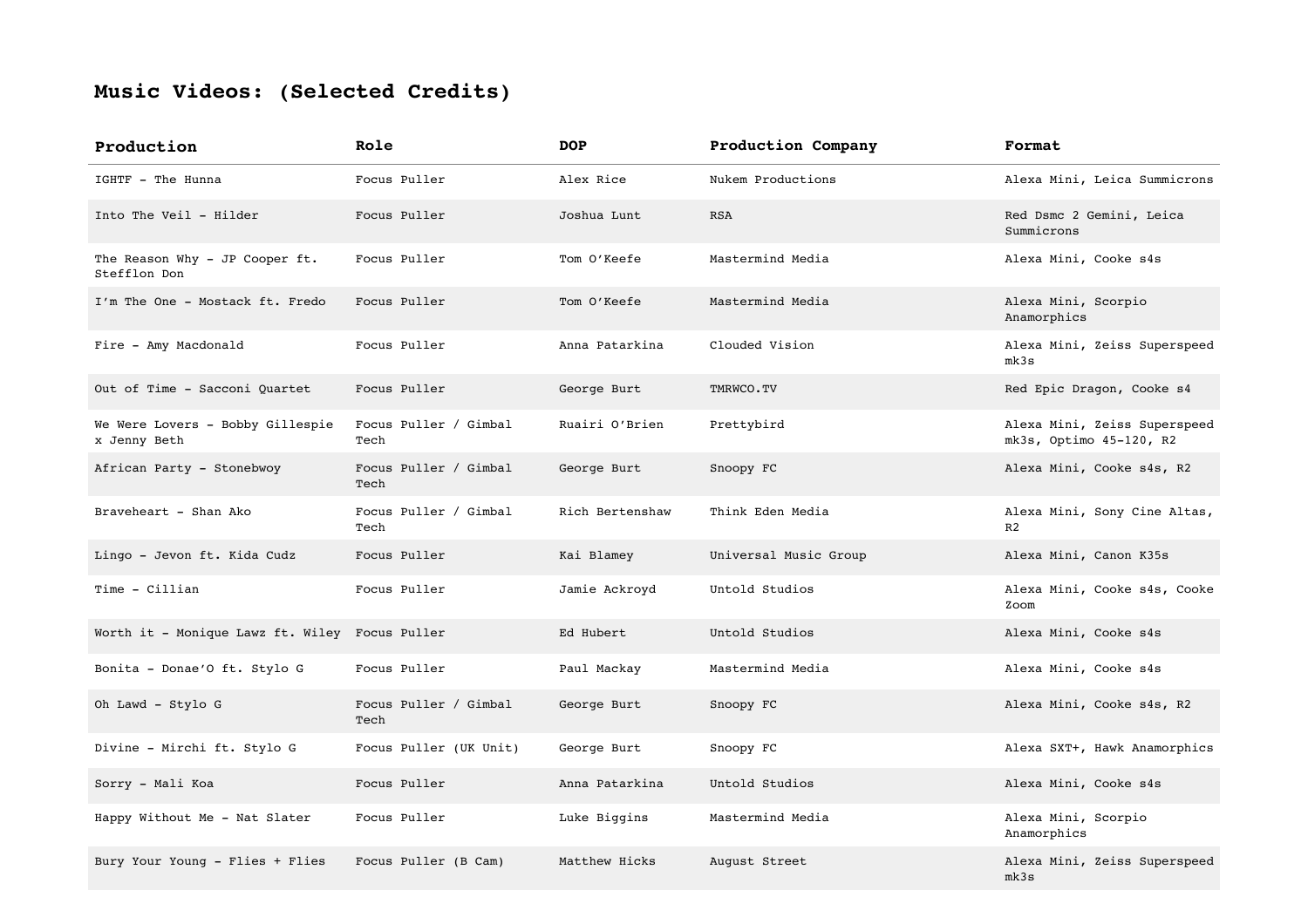### **Documentaries / Other: (Selected Credits)**

| Production                       | Role                          | <b>DOP</b>      | Production Company            | Format                                                |
|----------------------------------|-------------------------------|-----------------|-------------------------------|-------------------------------------------------------|
| The Lisbon Project               | Focus Puller / Gimbal<br>Tech | Sarah Dean      | Warner Brothers               | Red Monstro VV, Panavision<br>Primo 70s, R2           |
| Loro Piana - Ginza               | Focus Puller / Gimbal<br>Tech | Sam Meyer       | Kennedy                       | BlackMagic Ursa Mini Pro,<br>Vintage Canon Primes, R2 |
| The Last Fast Place in Australia | Focus Puller / Gimbal<br>Tech | Rich Bertenshaw | Salted Nuts                   | Red Weapon Helium, Zeiss<br>Superspeed mk3s, R2       |
| Mission 2022 Oatar               | Focus Puller / Gimbal<br>Tech | Martyna Knitter | Invention Studios             | Sony Fs7 mk2, Fujinon Cine<br>Zooms, Movi Pro         |
| Caws Cenarth                     | Focus Puller                  | Sam Meyer       | Optimum Pixels                | Alexa Mini, Hawk V-lites                              |
| Hymn - Theatre Livestream        | Focus Puller                  | Will Knights    | Studio North South / Sky Arts | Sony FX9, Optimo 28-76                                |

## **Short Films: (Selected Credits)**

| Production                     | Role                          | <b>DOP</b>                 | Production Company | Format                                       |
|--------------------------------|-------------------------------|----------------------------|--------------------|----------------------------------------------|
| When The West is Done With You | Focus Puller / Gimbal<br>Tech | Martyna Knitter            | Open The Vault     | Red Dsmc2 Gemini, Zeiss<br>Superspeed mk3s   |
| She's Got Balls                | Focus Puller                  | Martyna Knitter            | Mordue Pictures    | Blackmagic Ursa Mini Pro,<br>Sony Cine Altas |
| Cooped Up                      | Focus Puller                  | George Burt                | Snoopy FC          | Alexa Mini, Cooke s4s                        |
| Ouzo and Black                 | Focus Puller                  | Martyna Knitter            | Mini Productions   | Alexa Mini, Cooke Panchros                   |
| Mouse                          | Focus Puller                  | Martyna Knitter            | Snoopy FC          | Alexa Mini, Elite<br>Anamorphics             |
| Jana                           | Focus Puller                  | Owen Whitehead             | GC Films           | ARRI 416, Sony Cine Altas                    |
| Reality Check                  | Focus Puller                  | Haider Zafar               | HKZ Productions    | Aaton XTR Prod, Xeen Cine<br>Primes          |
| Influence                      | Focus Puller                  | Ruaraid Achilleos-<br>Sarl | Independent        | Red Epic Dragon, Kowa<br>Evolutions          |
| Boy, Man, Kite                 | Focus Puller                  | Martyna Knitter            | Chatsby Films      | Red Epic Dragon, Cooke<br>Panchros           |
| Lily Meets Charlie             | Focus Puller                  | Jack Reynolds              | Independent        | Alexa Mini, Cooke s4s                        |
| In My Mind                     | Focus Puller                  | Ruaraid Achilleos-<br>Sarl | Independent        | Red Epic Dragon, Cooke<br>Panchros           |